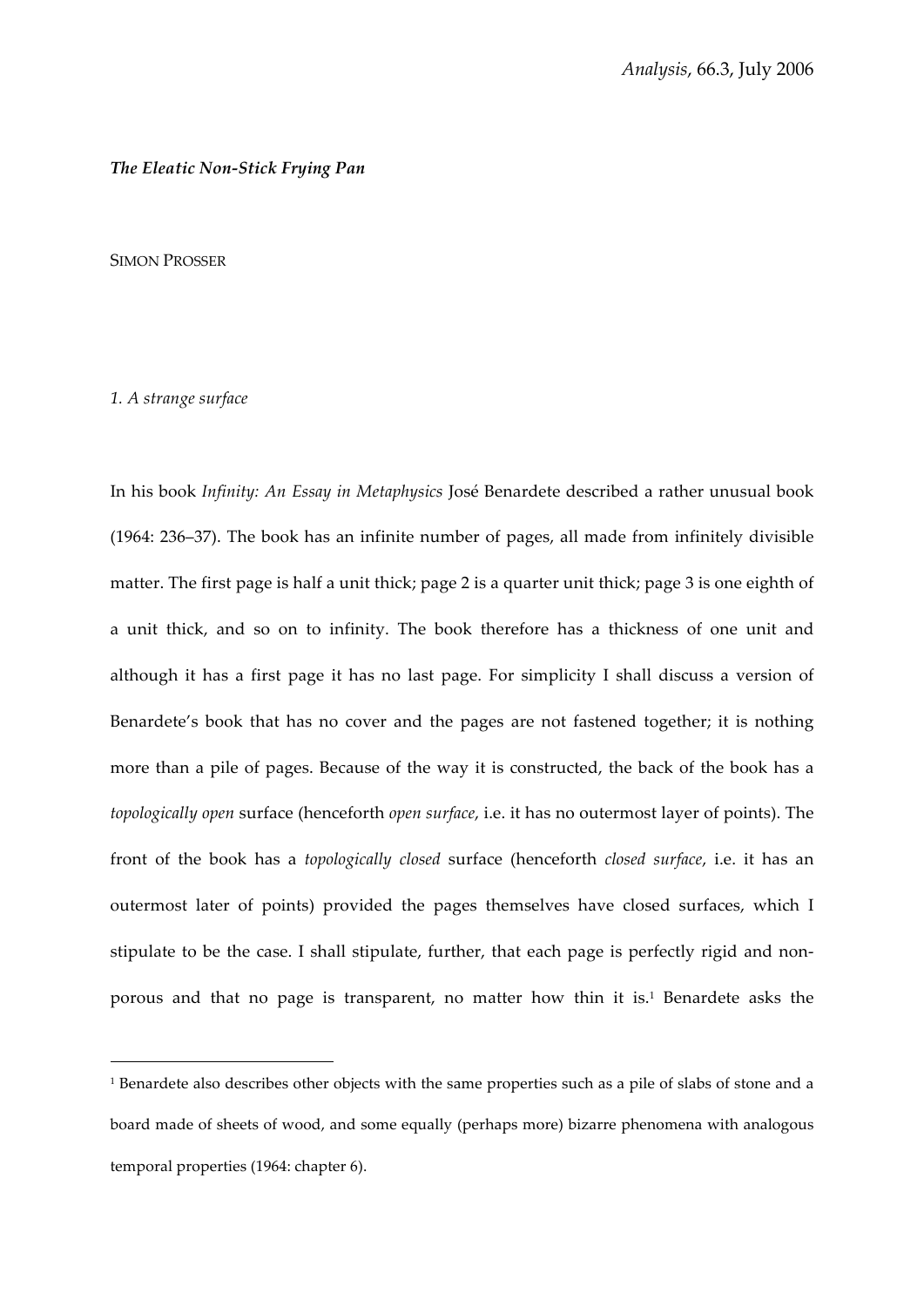following question: if the book is placed face-down with the first page at the bottom and one looks at the book from above, what does one see? Since there is no last page, one does not see a page. Benardete concluded that one sees nothing.

I would like to consider a different question. Take a piece of sticky tape with a closed surface, where 'sticky' means roughly that if the sticky surface of the tape made contact with any surface made of the same material as the pages then an extra force of magnitude  $F$  ( $>0$ ) would be required in order to separate the two surfaces.2 Let F be greater than the downward force of gravity on the whole book (this is inessential; any value of F strictly greater than zero would do). In the actual world stickiness consists in various electromagnetic properties of matter, but it seems prima facie intelligible to consider a property of brute stickiness that does not require the sticky object, or anything it sticks to, to

2 Here is a more precise definition:

$$
\Box \forall x \forall t (\mathrm{S} x t \leftrightarrow \Diamond \exists y (\mathrm{M} y \& \mathrm{C} x y t) \& \forall z ((\mathrm{M} z \& \mathrm{C} x z t) \Box \rightarrow \mathrm{F} x z t))
$$

 $x$ ,  $y$  and  $z$  range over surfaces of objects,  $t$  ranges over times, 'S $M$ ' means that  $x$  is sticky at time  $t$ relative to material M (the material to which *x* can stick) and 'C' stands for contact (I say more below about what counts as contact). 'F*xzt*' means that an extra force F (>0) is required to separate *x* from *z* at time *t* ('extra' in the sense that the net force required to separate *x* from *z* is the vector sum of F and whatever other forces hold *x* and *z* together independently of their making contact). The counterfactual should be understood standardly as ignoring distant worlds such as those in which there is a bizarre person who tries to hold surfaces together whenever they make contact, or whenever a force is applied that would otherwise separate them. The first clause after the biconditional is to prevent vacuous stickiness of surfaces that could not make contact with anything.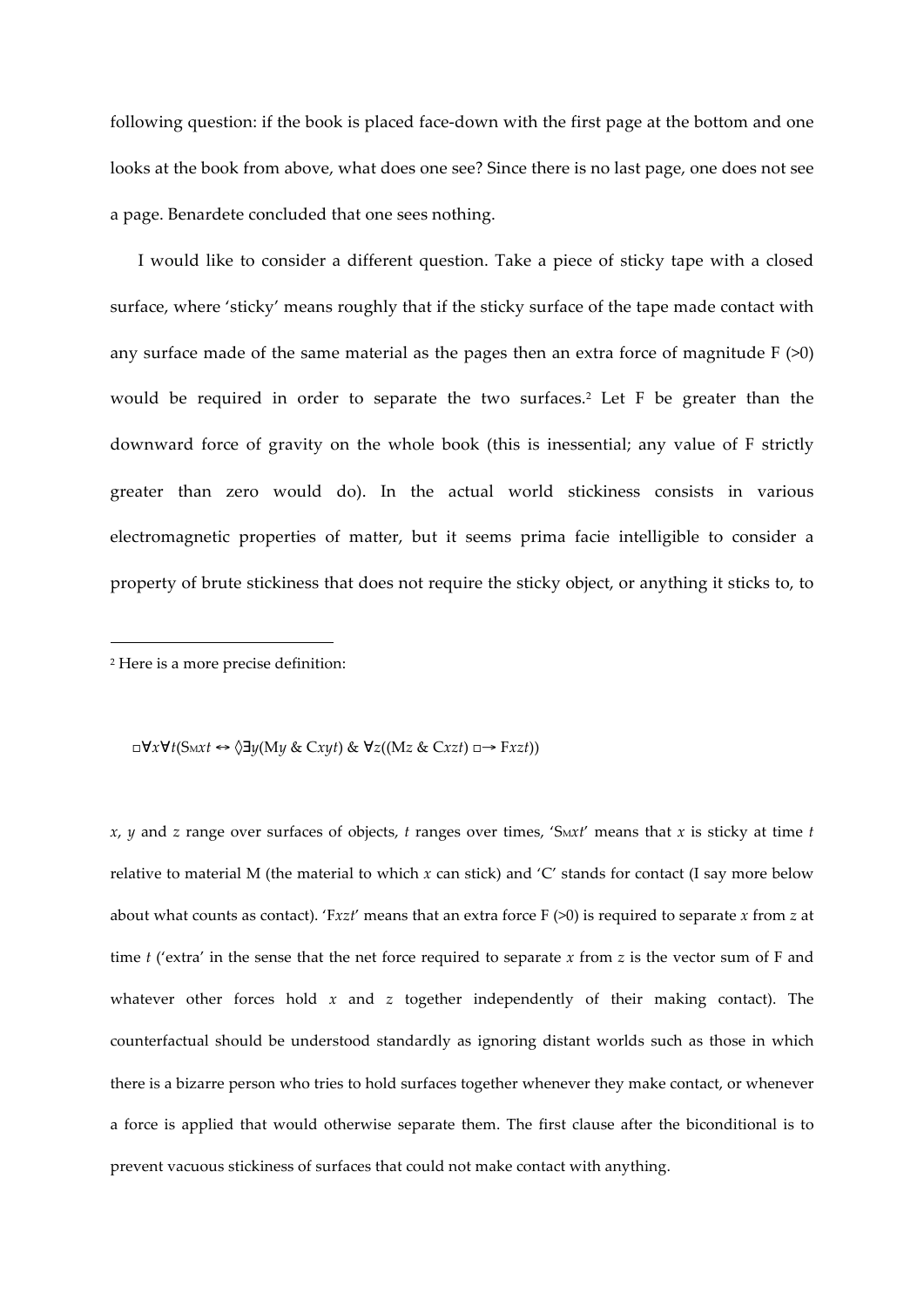have an internal structure. Now, place the book face-down as described above, with the open surface facing upwards. Press the tape, sticky side down, on to the top of the book. Lift the tape back up. What on Earth happens?

What happens varies from world to world. For any metaphysically possible sequence of events there is a world in which that sequence occurs as soon as the upward force is applied to lift the tape. The tape could be subject to a sudden downward force preventing it from being lifted; the world could immediately come to an end; the book and the tape could leap up together and dance the tango. None of this teaches us anything very interesting. But suppose we limit our attention to some of the closer worlds in which infinitely divisible matter occurs and the scenario as a whole is possible. Consider, for example, worlds governed by laws similar to those of Newtonian mechanics. Newtonian worlds are probably not the only ones in which the phenomenon to be described occurs; I restrict attention to them just for simplicity. Newtonian mechanics includes Newton's first and second laws, which together entail that an object initially at rest moves when and only when a net force is applied to it. Together with Newton's third law we get the result that if there were an upward force on the tape greater than would account for the upward acceleration of the tape then the upward force must act on some other matter as well. Given conservation laws, and ruling out heavy objects accidentally falling on the tape and such like, the only candidate for the extra matter would be a part of the book.

So in these worlds, what happens when the tape is lifted? We have just seen that if an extra force had to be applied in order to lift the tape then some part of the book would have to lift up with it. But since the book has no last page, the tape cannot lift the last page. Neither is there any reason to think that the tape could lift a multiplicity of pages together; by stipulation, the pages are not stuck together so for all values of *n*, if page number *n* is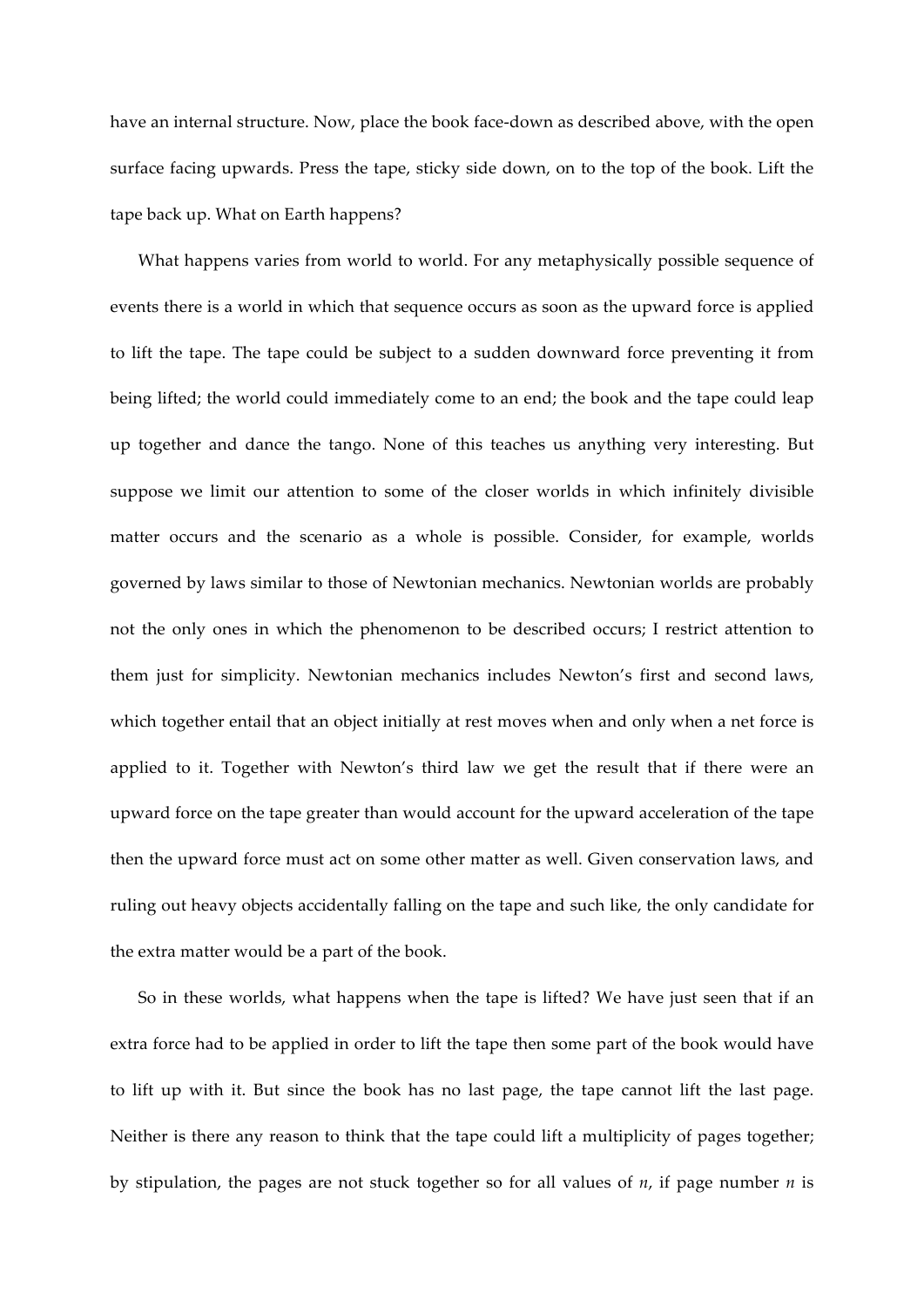lifted then page number *n*-1 will remain in place. This also rules out the possibility that the whole book is lifted. I rule out, by stipulation, worlds in which there is a further, non-Newtonian law entailing additional forces not predicted by Newton's laws that would make the whole book lift while the pages stayed together. We can only conclude that *nothing* is lifted; the tape does not stick to anything and no extra force is required to separate it from the top of the book.3 The book has a surface to which it is logically impossible for anything to stick, even though a sticky thing would stick to any of its individual pages.

Does the tape fail to stick because it does not make contact with anything? The claim that nothing could make contact with the book might seem odd, given that the book would halt the downward motion of an object dropped on it. How could the motion of the object be stopped without making contact with anything? Benardete's answer to this was to posit a 'field of force' that acts without contact (1964: 258). John Hawthorne (2000: 623–26), discussing a similar case, however, denies this. Suppose we drop a ball, whose surface is closed, on to the book so that it lands on the open surface. The book stops the motion of the ball (it may or may not bounce off the book depending on how the further details of the situation, such as the elasticity of the ball, are specified). But does the book stop the motion of the ball by making contact with it? Hawthorne accepts that the ball does not make contact with any of the pages. But he argues, correctly I think, that it does make contact with the book, where the book is conceived of as the fusion of the pages. There are, he suggests, three ways for surfaces to make contact:

 <sup>3</sup> Benardete (1964: 275) does appear to very briefly hint at a similar point in a slightly different context, but does not develop it.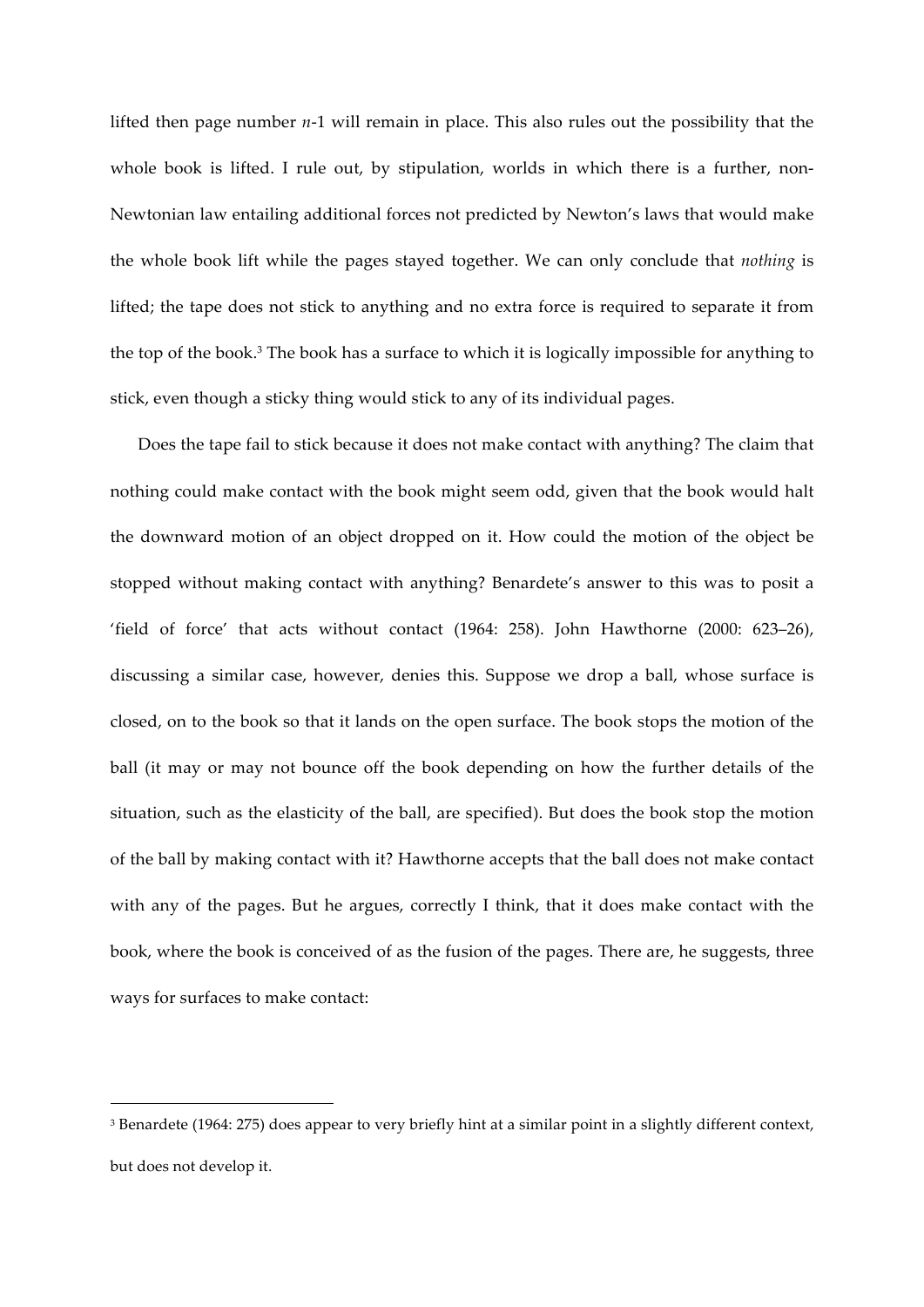A closed surface contacts an open surface insofar as there is no unoccupied space in between the two surfaces. Call this open-closed contact.

An open surface contacts an open surface insofar as there is no more than a line's breadth of unoccupied space between them (the line can then be called the boundary of the two surfaces). Call this open-open contact.

A closed surface contacts a closed surface insofar as the outer skin of each overlaps. Call this closed-closed contact. (Hawthorne 2000: 626)

By thus broadening the notion of contact we can say that the book (i.e. the fusion) stops the ball because it makes open-closed contact with the ball even though the skin of the ball does not overlap with the skin of any of the pages; there is no closed-closed contact.

Another way to look at this is that in moving toward the book the ball reaches a point where it tries to occupy a region of space already occupied by the fusion. There is no more empty space for the ball to occupy once the closed surface of the ball makes open-closed contact with the fusion, so unless the ball can pass right through the book it can move no further. I mention this second way of looking at the matter because it helps avoid any temptation to think of open-closed contact as capable of bringing about all the same kinds of interaction between objects as closed-closed contact. Just because both kinds of contact allow the motion of a ball to be stopped it does not follow that both kinds of contact would allow sticking or other kinds of interaction. The case of the book shows that there are at least some interactions, objects and worlds for which open-closed contact cannot facilitate the same interactions between objects as closed-closed contact. Moreover, in the example under discussion this is entailed by laws of nature that say nothing explicit about types of contact.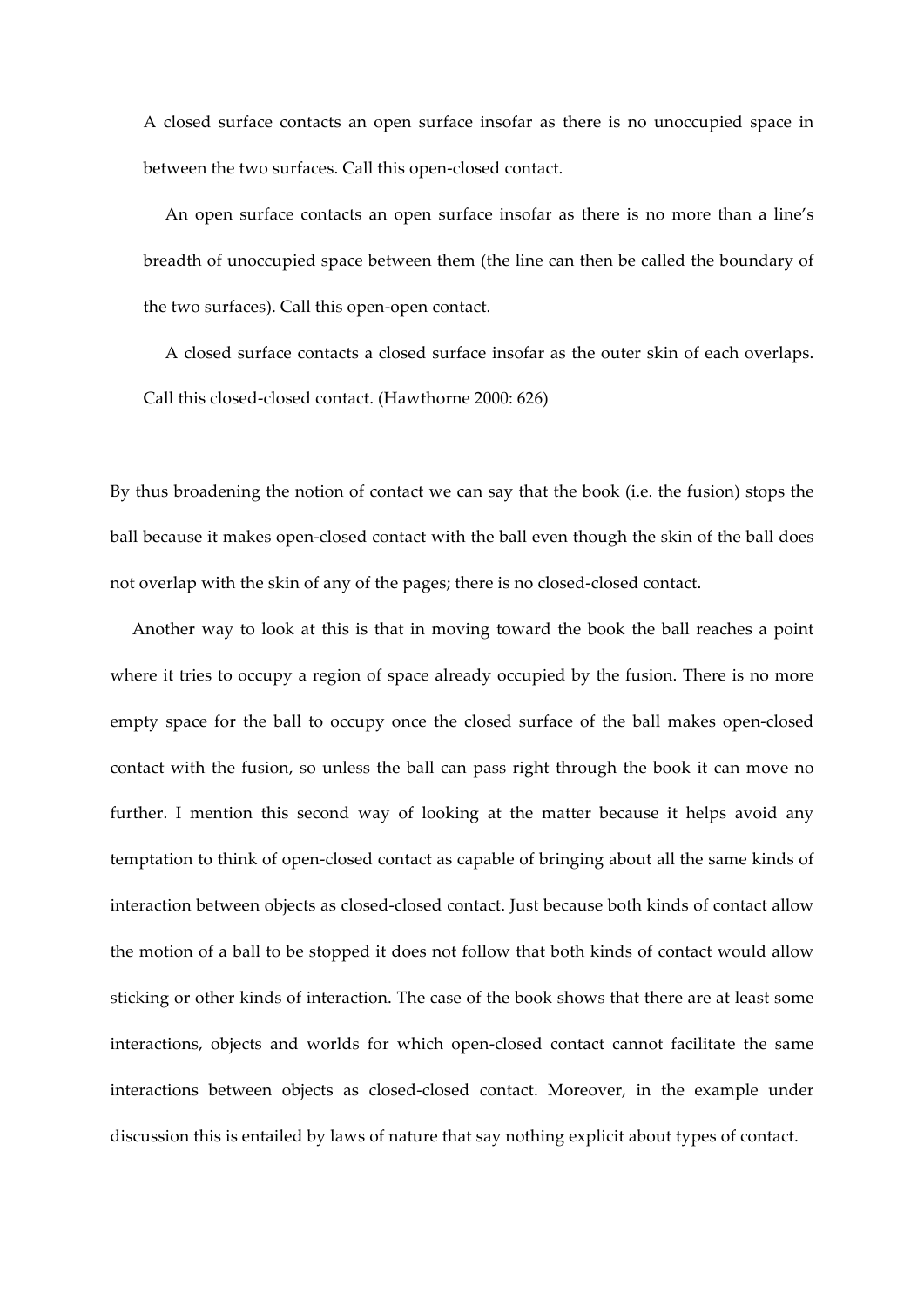Hawthorne thus makes a questionable move when he extends his reasoning about the ball to some of Benardete's (1964: 255–59) temporal cases, such as the infinite series of peals of a gong with no first peal, each peal being so loud that it would instantly deafen the hearer upon being heard (cf. making contact). This case seems paradoxical because of the apparent implication that the 'hearer' is deafened yet never hears a single peal because each peal is preceded by another deafening peal. Hawthorne suggests thinking of the fusion of the peals as analogous to a fusion of walls of sound moving toward the hearer and making openclosed contact with the hearer. Now, Hawthorne is right insofar as he is merely saying that one can give a coherent description of the events by saying that the hearer becomes deaf *upon* making open-closed contact with the fusion of peals (i.e. at that very instant). The apparent paradox is thus dissolved. But, given the reasoning above, there is no reason for saying, as Hawthorne appears to, that the hearer is deafened *by* making open-closed contact with the fusion of peals in a manner analogous to the way in which the motion of the ball is stopped by making open-closed contact with the fusion of the pages. This kind of contact cannot bring about deafness in the same way in which the hearer would have been deafened by making closed-closed contact with, and thus hearing, an individual peal. Many things could have happened *upon* making open-closed contact with the fusion of peals; deafness was just one possibility and was not entailed by the nature of the world as described up to that point. The only way to ensure that deafness would occur would be to stipulate a further law of nature that explicitly determined the outcome in such cases.

Given Hawthorne's distinction between different kinds of contact the definition of stickiness given above must be refined; in the worlds under consideration there is no property of stickiness such that a sticky thing would stick to anything with which it made any kind of contact whatsoever. There can, however, be a property of sticking to anything of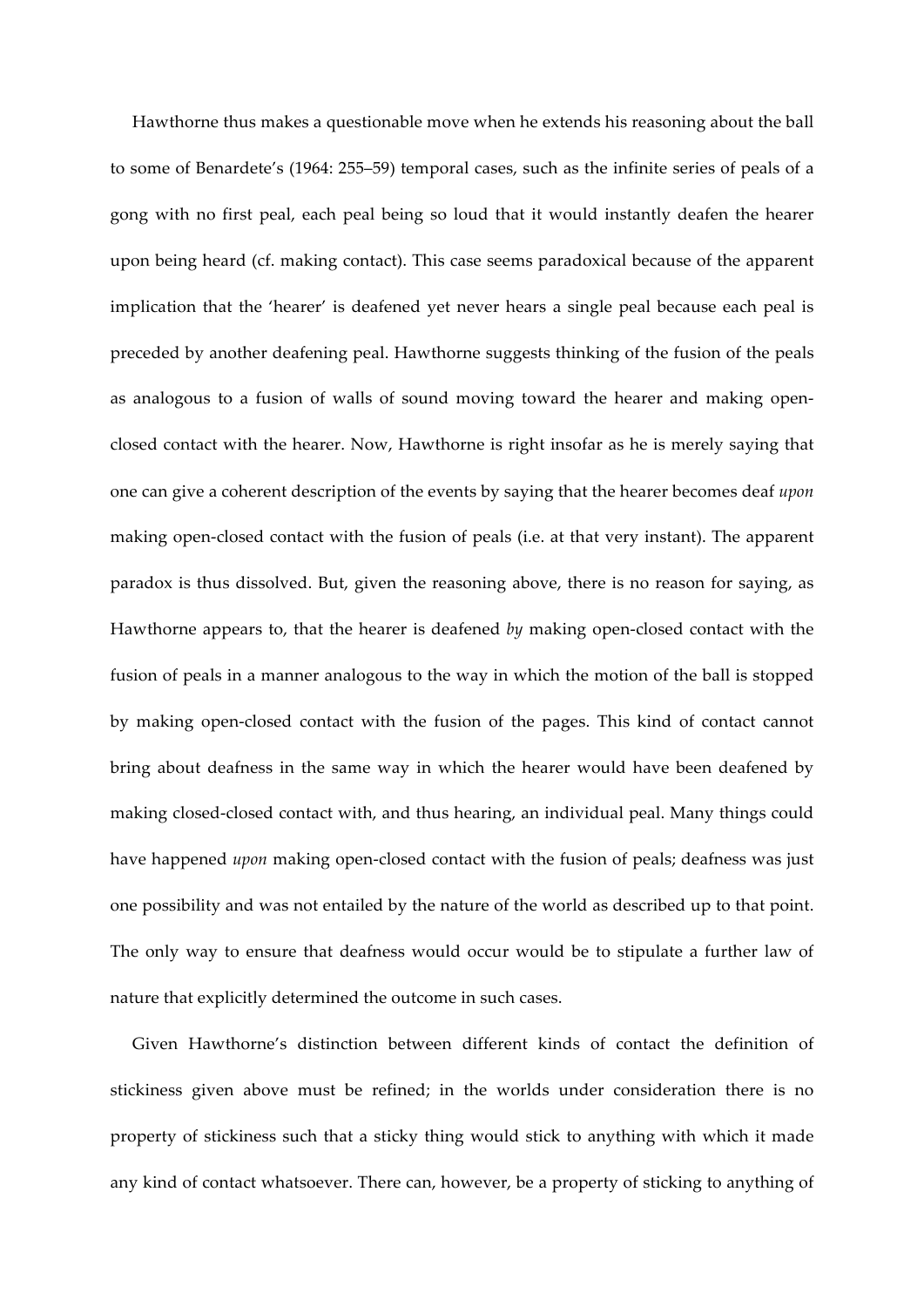a given material with which closed-closed contact is made. In the world in question the sticky tape could only have had this kind of stickiness.

### *2. What about suction?*

Assume there is an atmosphere present, and recall that the pages were stipulated to be rigid and non-porous. Take a suction cup and press it down on the open surface of the book. Lift up. What happens?

Given the arguments above it might seem, though somewhat counterintuitive, that the suction cup does not attach to the book – it can be lifted without any force being required to separate it from the book. But in fact this is not correct. The suction cup does indeed become attached to the book by suction, and just as much force is required to remove it as would be required to remove it from any one of the pages. Yet when it is lifted no page is removed from the book, even if the first page is fastened to the ground, and no matter how strong the suction is. How come?

The answer is simple, but to understand it one must understand how suction works. First consider a single page on its own, held above the ground by a suction cup. Inside the suction cup the air pressure is lower than outside. Consequently, on the part of the page covered by the suction cup the upward force from the air below is greater than the downward force from the air inside the cup. Hence there is a net upward force and the page is held against the suction cup. Secondly consider a suction cup pressed against a flat, smooth region of the Earth's surface. Force is required to remove the suction cup. There is no air pressure from underneath, so nothing pushes the Earth's surface up against the suction cup. There is,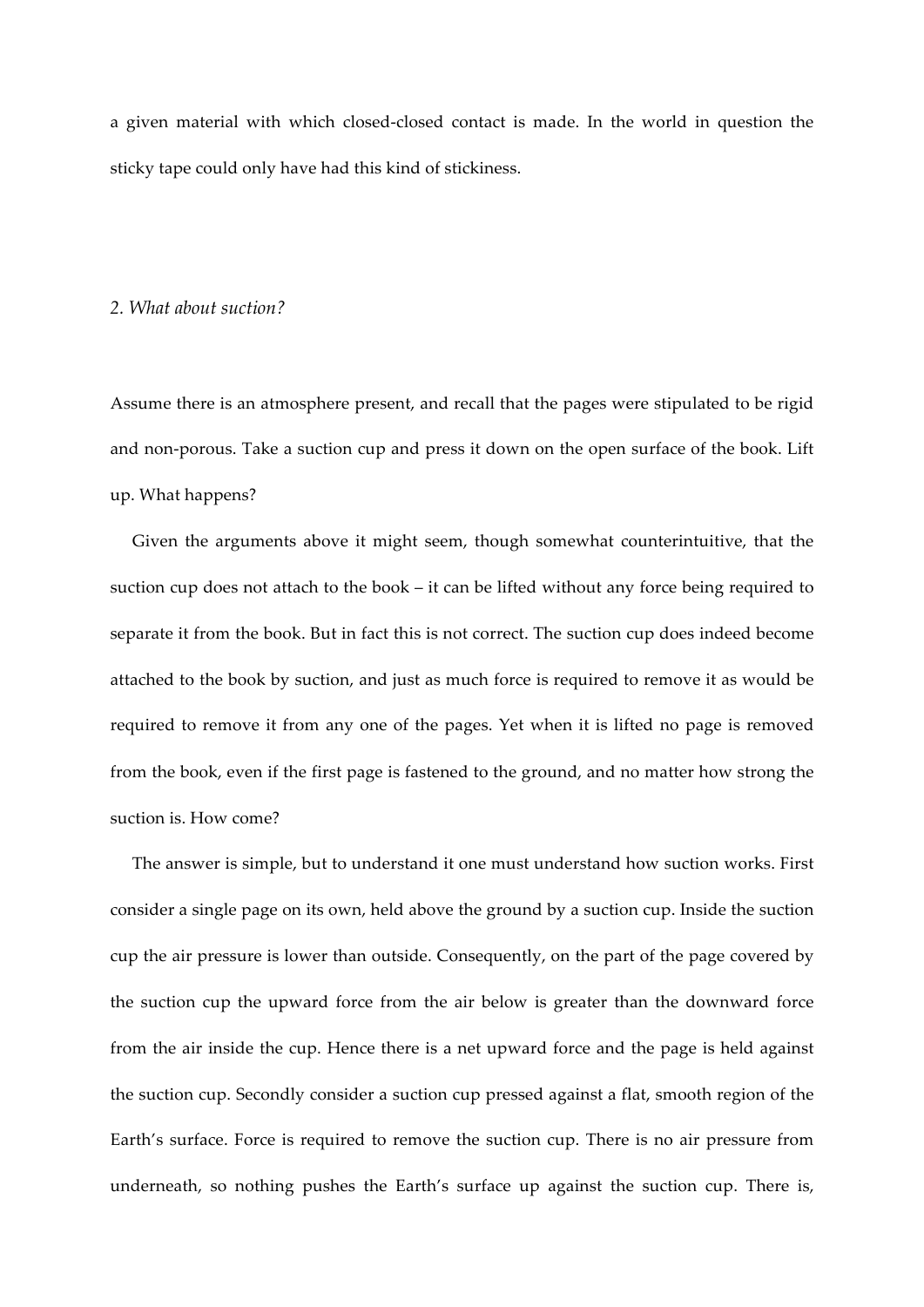however, air pressure exerting a downward force on the upper surface of the suction cup, and this exceeds the upward force from the lower pressure air inside the suction cup. Hence there is a net downward force on the suction cup and an upward force greater than this would be required in order to remove it.

There are two cases to consider regarding the book. Firstly, there is air underneath the book; it is standing on something porous, for example. Pressing the suction cup on the top of the book and then lifting it causes there to be lower pressure air above the book than below, so there is a net upward force on the book. But this force is exerted at the base, against the first page of the book, and therefore lifts the whole book provided the pressure below is high enough and the pressure in the suction cup is low enough. Will gravity not cause the lower pages to fall away? Well, if the book were in a vacuum this would be correct (and that is why the arguments above work straightforwardly for stickiness). But when there is an atmosphere, which there must be for suction to work, the situation is more complex. Suppose we press the suction cup to the top of the book, lift the book by hand from underneath and then release it while holding the suction cup in place. The pages will fall away, but not all at once. Page 1, being the thickest and therefore the heaviest, will exert the greatest downward force. This may pull it away from page 2 by a tiny amount, thus allowing air in between pages 1 and 2. At this point page 1 will drop. Other pages will drop as well, but the heaviest ones will drop the quickest because they will open a gap of a given size more quickly and will expand the gap more quickly as air begins to enter.<sup>4</sup> Hence we can

 $\overline{a}$ 

<sup>4</sup> Real air is of course made of molecules of non-zero size and would therefore require a gap of a specific size before any air could enter. But we can imagine instead a kind of perfect fluid not composed of particles, or composed of point particles. The fluid is confined within a finite volume but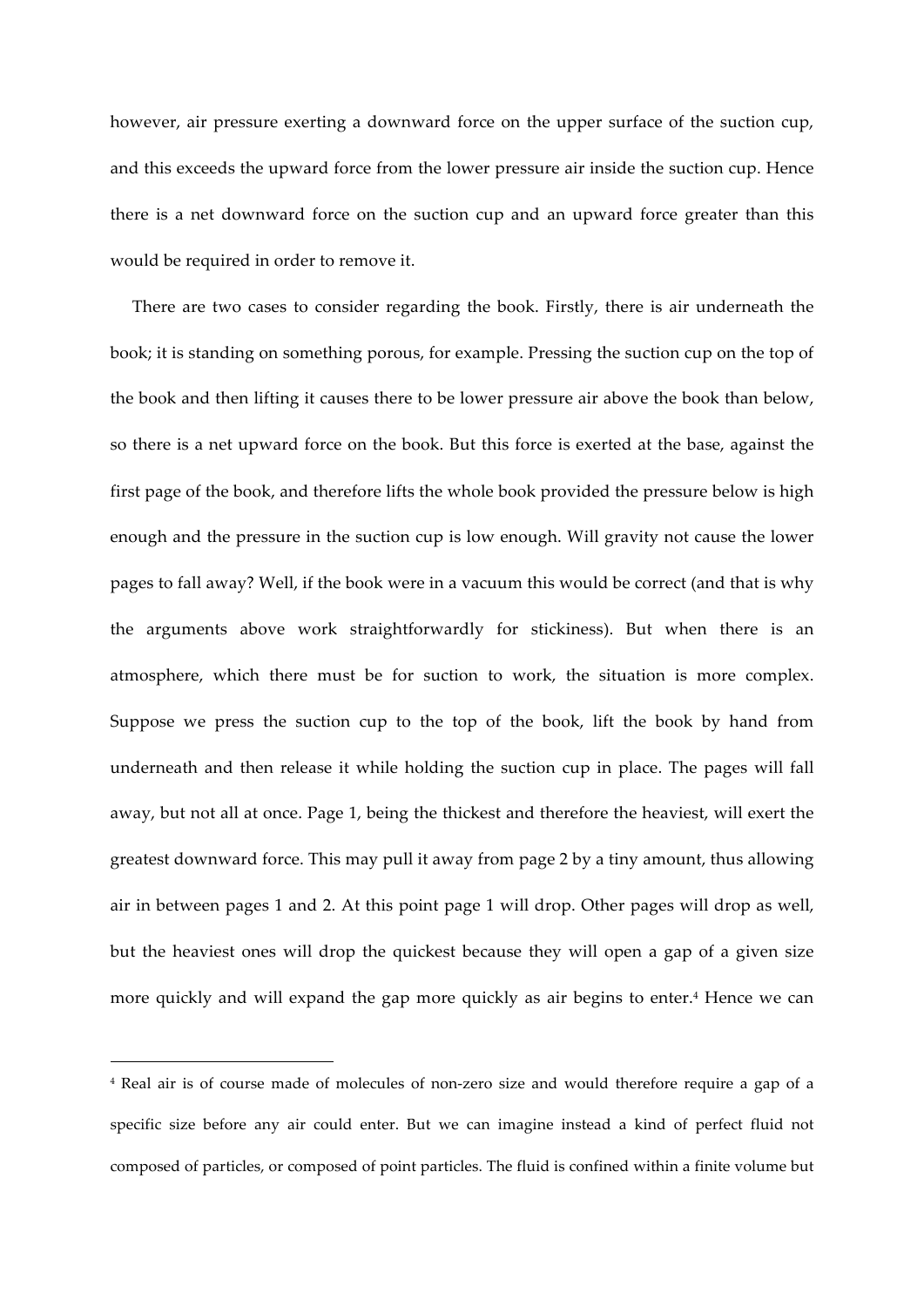imagine the pages falling away in a kind of expanding concertina, with lower pages falling more quickly. At some point the pages would cease from falling away because the lighter ones would not have a sufficient downward force to open a gap from the next page at all, and a top section of the book would remain stuck together by suction. But even if this were not the case, the pages would just continue falling away from the suction cup forever, and they would fall more and more slowly due to their reducing weight. The suction cup would never come free of the book.

The second case to consider is when there is no air beneath the book. Suppose the book were placed on a perfectly flat part of the Earth's surface. For simplicity assume that the Earth's surface is closed at that point. When the suction cup is pressed to the top of the book, force is required to remove it. But this is entirely due to the downward pressure from the atmosphere pressing against the upper surface of the suction cup, which produces a downward force greater than the upward force from the low air pressure inside the suction cup. Although it may seem counterintuitive when straining to pull the suction cup up from the book, the suction cup exerts no upward force on any part of the book whatsoever. If there is any air at all in the suction cup then in fact it exerts a small downward force on the book.

In summary, it is possible to attach something to an open surface by suction because suction does not rely on any particular kind of contact with the surface but rather by the manipulation of the forces of air pressure on the external surfaces of the object.

 $\overline{a}$ 

it is its nature to try to expand and it thus exerts pressure when prevented from doing so. While this is not really air it will suffice for our conceptual purposes.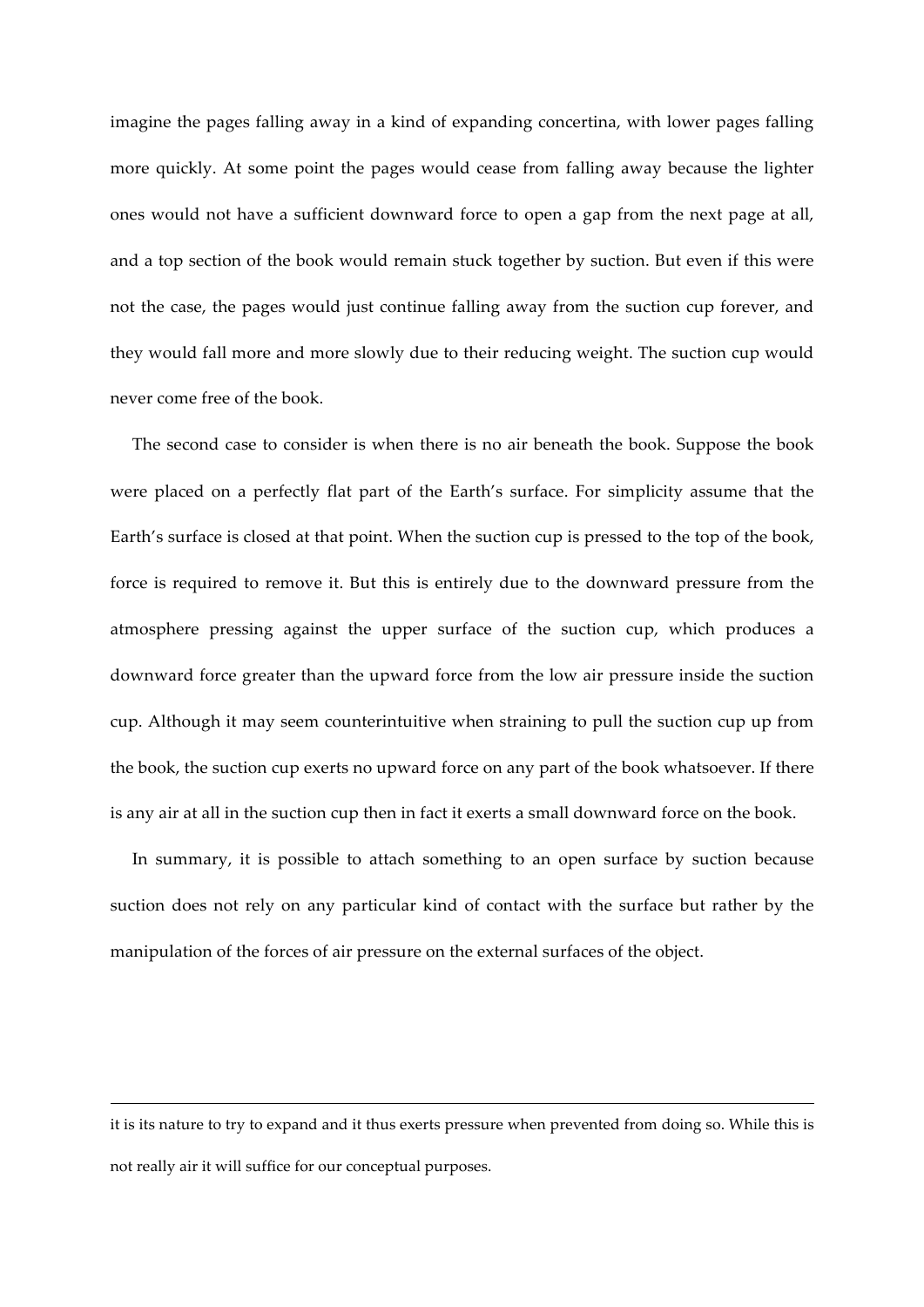## *3. Conclusion*

By thinking about matter in the classical way that seems natural (albeit probably false in the actual world) we sometimes find that it can exhibit unexpected and almost magical-seeming behaviour. Our surprise at such behaviour probably illustrates a confusion built into our intuitive concepts. The non-stick surfaces that I have described are of interest because of the surprising way in which they are constructed. It is no surprise that logically non-stick surfaces exist in certain far-off worlds; of course they do. But what is more surprising is that some intuitive, classical laws of nature in much closer worlds entail that one can assemble some objects, each of which can be stuck to, and make a fusion to which it is logically impossible for anything to stick.

Philosophical curiosities can be worth collecting because of the unexpected consequences they sometimes have for subsequent debates. But in any case we can draw two rather general conclusions straight away. Firstly, even when the laws of nature say nothing explicit about types of contact it is not always the case that all types of contact facilitate the same kinds of interaction between objects. Secondly, the properties of an object do not always reflect the properties of its parts in quite the way we would intuitively expect. No one thought that objects shared all of the properties of their parts, of course; but we might have supposed that for every object at least one part of its surface must share the properties of at least one of the surfaces of one of its parts. This supposition would be false (for example there could be an object with only non-stick surfaces yet composed entirely from objects with no non-stick surfaces).

Think of the applications of the new Eleatic technology if the actual world turned out to contain infinitely divisible matter after all. By considering other Eleatic possibilities Josh